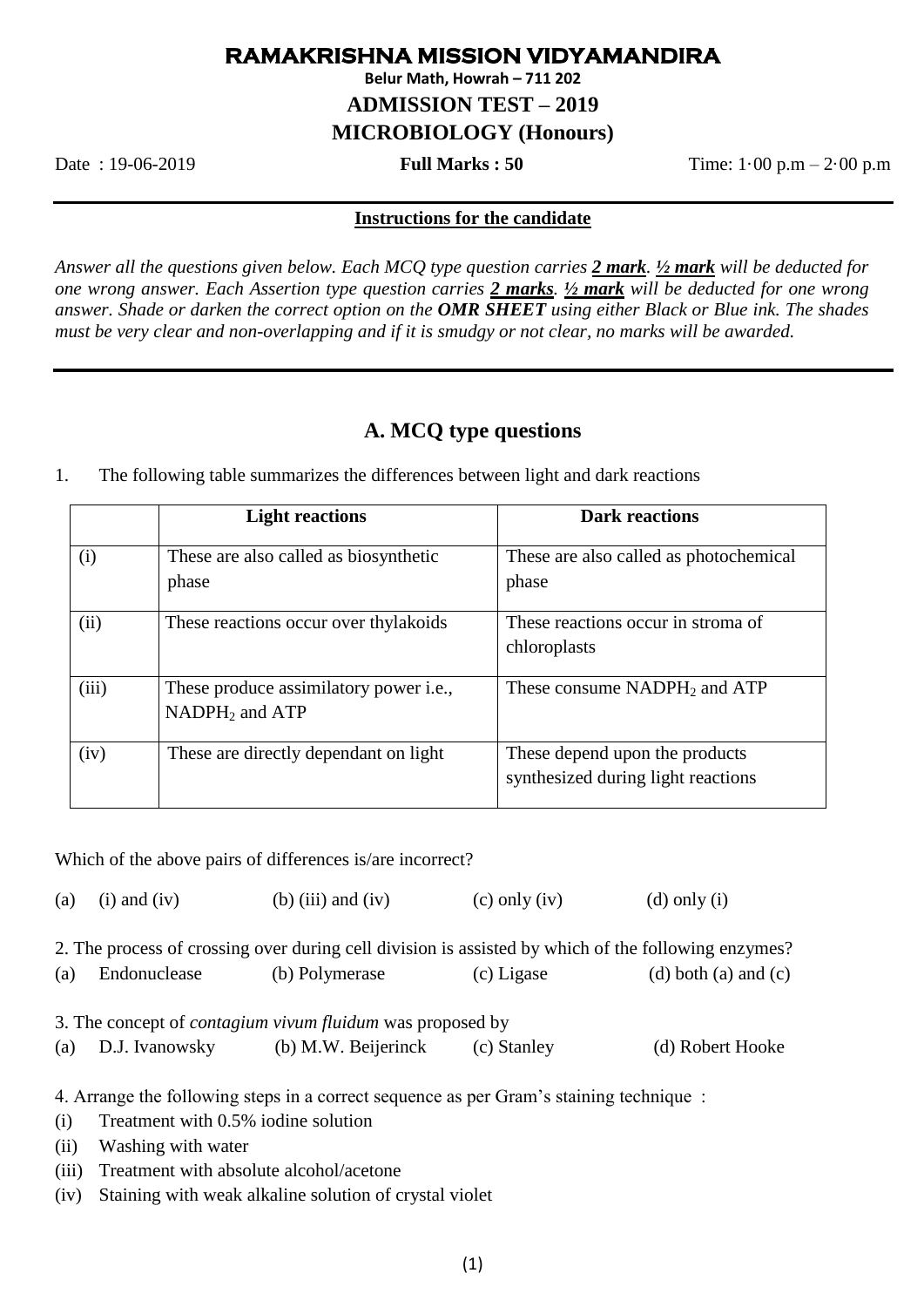- (a) (iv)  $\rightarrow$  (i) $\rightarrow$  (iii) $\rightarrow$  (iii)(iii)(iii)(iii) $\rightarrow$  (i)(iii)(iv)
- (c)  $(iii)\rightarrow(i)\rightarrow(ii)\rightarrow(iv)$  (d)  $(iv)\rightarrow(ii)\rightarrow(ii)$
- 5. Saturated fatty acids possess \_\_\_\_\_\_\_ bonds between carbon atoms and are \_\_\_\_\_\_ at room temperature
- (a) single, solids (b) double, solids (c) single, liquids (d) double, liquids
- 6. Refer the two reactions (i) and (ii) given below and select the correct option
- (i)  $ADP + Pi \rightarrow ATP$
- (ii) ATP  $\rightarrow$  ADP +Pi

| Options | <b>Reaction (i)</b> | <b>Reaction (ii)</b> |
|---------|---------------------|----------------------|
| (a)     | Endergonic          | Exergonic            |
| (b)     | Exergonic           | Endergonic           |
| (c)     | Endergonic          | Endergonic           |
| (d)     | Exergonic           | Exergonic            |

7. Reactions carried out by nitrogen cycle microbes are given below :

- (i)  $2NH_3 + 3O_2 \rightarrow 2NO_2 + 2H^+ + 2H_2O$
- (ii)  $2NO_2 + O_2 \rightarrow 2NO_3$

Which of the following statements about these equations is not true?

- (a) Step (i) is carried out by *Nitrosomonas* or *Nitrosococcus*
- (b) Step (ii) is carried out by *Nitrobacter*
- (c) Both (i) and (ii) can be called nitrification
- (d) Bacteria carrying out these steps are usually photoautotrophs

8. Which of the following will not result in variations among siblings?

| (a)                                                                                                                                                                      | Independent assortment of genes                                                                      |            | (b) Crossing over (c) Linkage (d) Mutation |                                                   |             |  |
|--------------------------------------------------------------------------------------------------------------------------------------------------------------------------|------------------------------------------------------------------------------------------------------|------------|--------------------------------------------|---------------------------------------------------|-------------|--|
| 9. In a monohybrid cross between two heterozygous individuals, percentage of pure homozygous<br>individuals obtained in $F_1$ generation is                              |                                                                                                      |            |                                            |                                                   |             |  |
| (a)                                                                                                                                                                      | 25%                                                                                                  | (b) $50\%$ | (c) 75%                                    |                                                   | (d) $100\%$ |  |
| (a)                                                                                                                                                                      | 10. Which of the following pairs is incorrectly matched?<br>Purine $\rightarrow$ Adenine and Guanine |            |                                            | (b) Pyrimidines $\rightarrow$ Cytosine and Uracil |             |  |
| (c) Nucleosides $\rightarrow$ Adenosine and Thymidine                                                                                                                    |                                                                                                      |            | (d) DNA $\rightarrow$ basic biomolecule    |                                                   |             |  |
| 11. The possibility of a female becoming haemophilic is extremely rare because mother of such a female<br>has to be _______________ and father should be ______________. |                                                                                                      |            |                                            |                                                   |             |  |
|                                                                                                                                                                          | (a) haemophilic, carrier                                                                             |            |                                            | (b) carrier, haemophilic                          |             |  |
|                                                                                                                                                                          | (c) haemophilic, normal                                                                              |            |                                            | (d) haemophilic, haemophilic                      |             |  |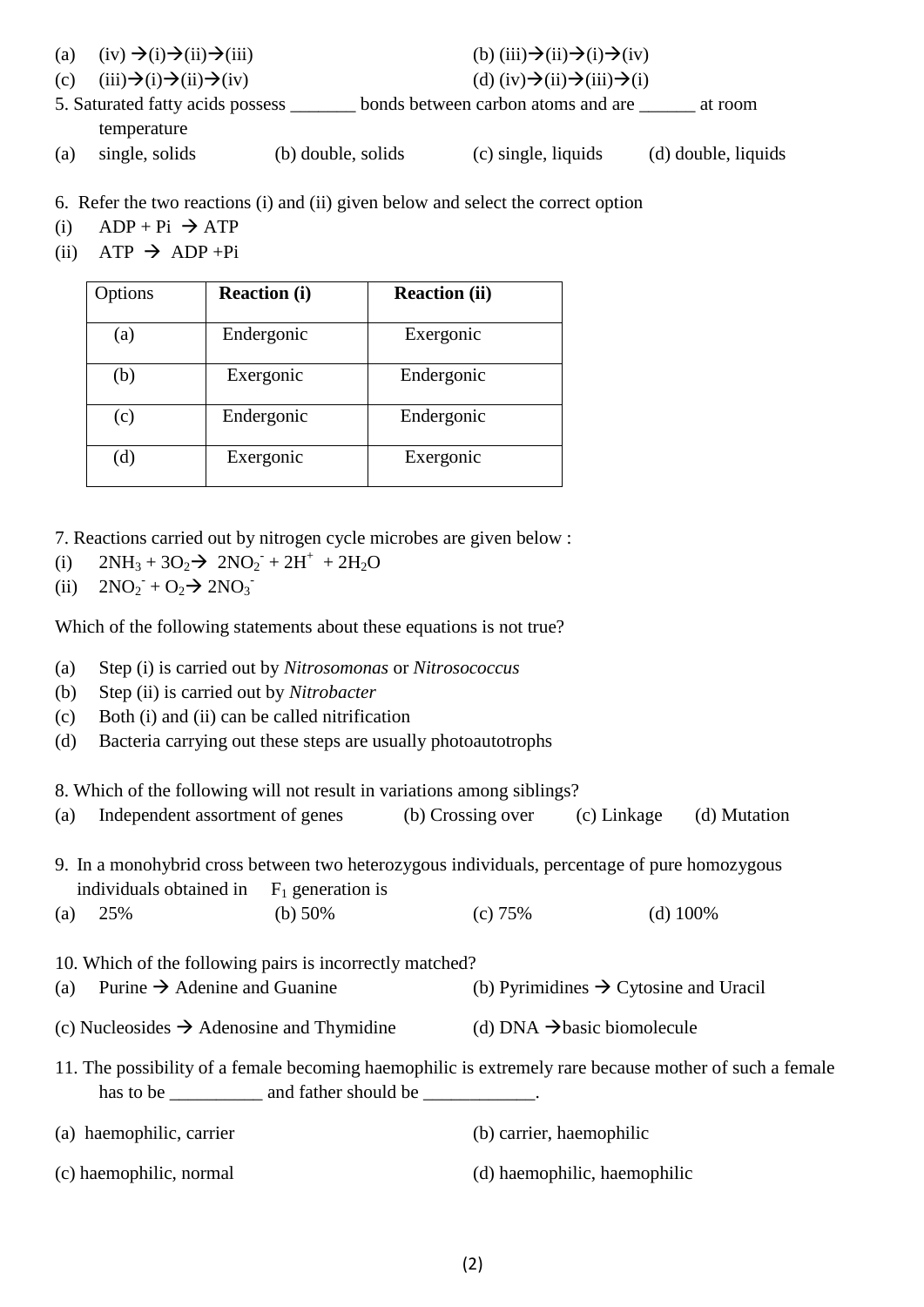|                            |                                      | 12. Methyl guanosine triphosphate is added to the 5' end of hnRNA in a process of |                                        |                                                                                                            |  |  |
|----------------------------|--------------------------------------|-----------------------------------------------------------------------------------|----------------------------------------|------------------------------------------------------------------------------------------------------------|--|--|
| (a)                        | splicing                             | (b) capping                                                                       | (c) tailing                            | (d) none of these                                                                                          |  |  |
|                            | 13. The common cold is caused by     |                                                                                   |                                        |                                                                                                            |  |  |
| (a) Rhinovirus             |                                      |                                                                                   |                                        | (b) Streptococcus pneumoniae                                                                               |  |  |
| (c) Salmonella typhimurium |                                      |                                                                                   |                                        | (d) Plasmodium vivax                                                                                       |  |  |
|                            | hosts?                               |                                                                                   |                                        | 14. During the life cycle of <i>Plasmodium</i> , sexual reproduction takes place in which of the following |  |  |
|                            | (a) human                            |                                                                                   |                                        | (b) female Anopheles mosquito (c) male Anopheles mosquito (d) both (a) and (b)                             |  |  |
|                            |                                      | 15. The most abundant antibody produced against allergens is                      |                                        |                                                                                                            |  |  |
| (a)                        | <b>IgE</b>                           | $(b)$ IgA                                                                         | $(c)$ IgG                              | $(d)$ IgM                                                                                                  |  |  |
|                            |                                      | 16. Which of the following disease cannot be cured by taking antibiotics?         |                                        |                                                                                                            |  |  |
| (a)                        | Plague                               | (b) Amoebiasis                                                                    | (c) Leprosy                            | (d) Whooping cough                                                                                         |  |  |
|                            | 17. Black rust of wheat is caused by |                                                                                   |                                        |                                                                                                            |  |  |
| (a)                        | Puccinia                             | $(b)$ Albugo                                                                      | $(c)$ Ustilago                         | $(d)$ Cystopus                                                                                             |  |  |
|                            |                                      | 18. Which of the following is not used as a biopesticide?                         |                                        |                                                                                                            |  |  |
| (a)                        | Trichoderma harzianum                |                                                                                   |                                        |                                                                                                            |  |  |
| (b)                        | Nucleopolyhedrovirus                 |                                                                                   |                                        |                                                                                                            |  |  |
| (c)                        | Xanthomonas campestris               |                                                                                   |                                        |                                                                                                            |  |  |
| (d)                        | <b>Bacillus</b> thuringiensis        |                                                                                   |                                        |                                                                                                            |  |  |
|                            |                                      | 19. The purpose of biological treatment of waste water is to                      |                                        |                                                                                                            |  |  |
| (a)                        | reduce BOD                           | (b) increase BOD                                                                  | (c) reduce sedimentation               | (d) increase sedimentation                                                                                 |  |  |
|                            |                                      | 20. Methanogens growing anaerobically on cellulosic material produce              |                                        |                                                                                                            |  |  |
| (a)                        | CH <sub>4</sub>                      | (b) $CH_4$ and $CO_2$                                                             | (c) CH <sub>4</sub> and H <sub>2</sub> | (d) $CH_4$ , $CO_2$ and $H_2$                                                                              |  |  |

## **B. Assertion and Reason type questions**

The following questions consist of two statements one labelled **ASSERTION (A)** and another labelled **REASON (R)**. Select the correct answers to these questions from the codes given below:

- (a) Both **A** and **R** are true and **R** is the correct explanation of **A**.
- (b) Both **A** and **R** are true but **R** is not the correct explanation of **A**
- (c) **A** is true but **R** is false
- (d) **A** and **R** are false
- 21. Assertion: Genetic engineering requires both nucleases and ligases

Reason: ligases produce the nick in the recombinant DNA molecule.